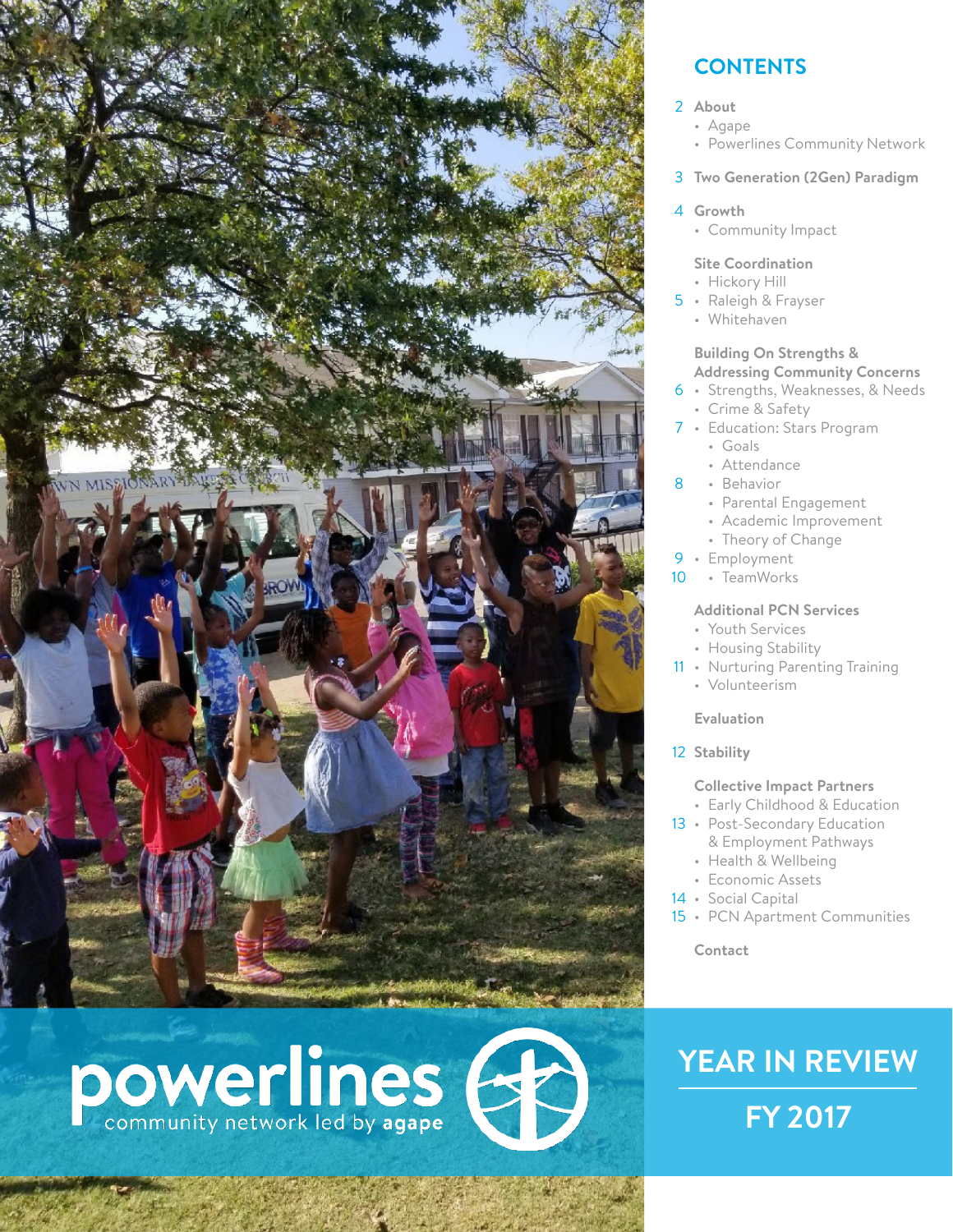

Agape Child & Family Services (Agape) is a nationally-accredited (Council of Accreditation – COA), Christian-based agency, established in Memphis in 1970, serving through the following mission and vision:

#### **MISSION**

A Christ-centered ministry dedicated to providing children and families with healthy homes.

## **VISION**

To serve children, families, and communities by sharing God's love throughout the Mid-South. With excellence, we will connect people to God's mission by uniting children with loving families, strengthening homes and communities with intentional relationships, and linking servants to service.



The poverty of children, parents and their communities is arguably one of the greatest individual and systemic realities in Memphis, Tennessee.

#### **As a community transformation initiative,**

Agape's 8-year, place-based strategy, Powerlines Community Network (PCN), fosters a two-generation (2Gen) paradigm, as strategically adopted by Agape in 2015. Modeled after the Aspen Institute Two-Generation Approach, Agape focuses on creating opportunities for and addressing the needs of both vulnerable children and their parents together. In March 2017, as part of a strategy for directly addressing the devastating effects of multigenerational poverty, the Tennessee Department of Human Services contracted with Agape to expand and enhance its 2Gen strategy.

#### **As a place-based, collective impact initiative,**

modeled, in part, after the nationally-acclaimed Harlem Children's Zone, PCN is a 100-plus collaborative in 4 communities: Hickory Hill, Raleigh, Frayser, and Whitehaven. Youth and families in 9 schools, 10 apartment complexes, and the surrounding neighborhoods are afforded holistic wraparound services in the areas of early childhood education, post-secondary education and workforce pathways, economic supports, health and well-being, and social capital.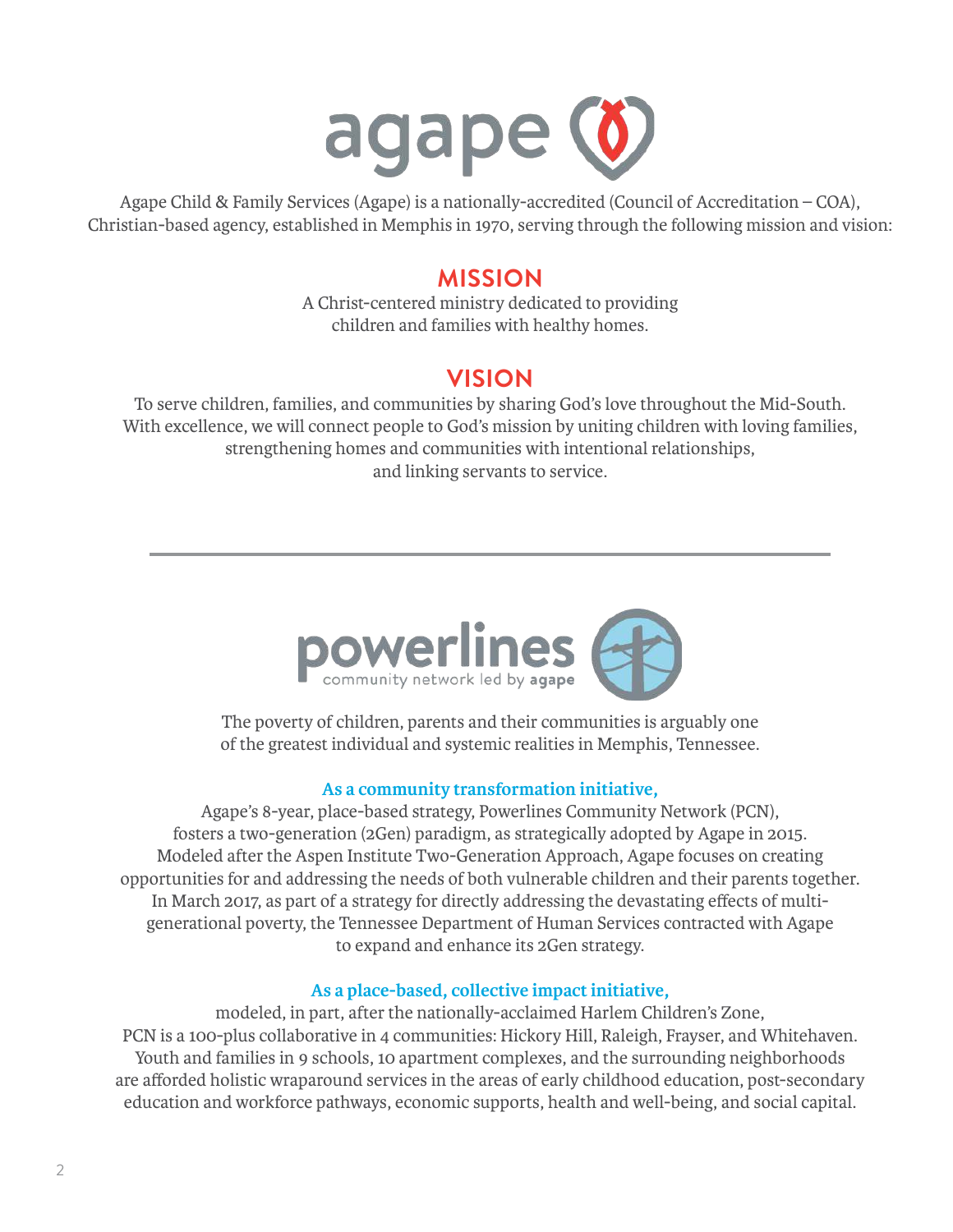# **TWO GENERATION (2GEN) PARADIGM**

By strategic direction, Agape adopted the 2Gen paradigm focusing on the next generation and povertyreduction – an 18-year lens for the agency informing service delivery to children, parents, and their communities to decrease poverty. Agape's 2Gen model, as shown below, encompasses a wide range of coordinated services. The continued growth of this model is based on voice and choice – hearing the voice of those living in the apartment complexes and surrounding communities to know the strengths and needs of the parents and children. Using evidence-informed assessments, post-tests, and systemic data ensures ensures that we are always able to assess our progress toward goals and informs needed program modifications that will better meet the needs and goals of our clients, as well as push towards the desired poverty-reduction outcomes.



To achieve the two-generation paradigm, Agape has established the following *guiding principles:*

- 1. Children and families will be empowered by access to a full range of high quality resources located in their local communities that support their healthy development.
- 2. Service providers and volunteers throughout Shelby County will deliver effective, culturally-sensitive services to people in local communities and neighborhoods in response to their specific needs.
- 3. Churches, businesses and other stakeholders will partner with local communities and neighborhoods to effectively meet the needs of residents.
- 4. Child and family outcomes in communities and neighborhoods served by PCN will be measured, monitored and reported.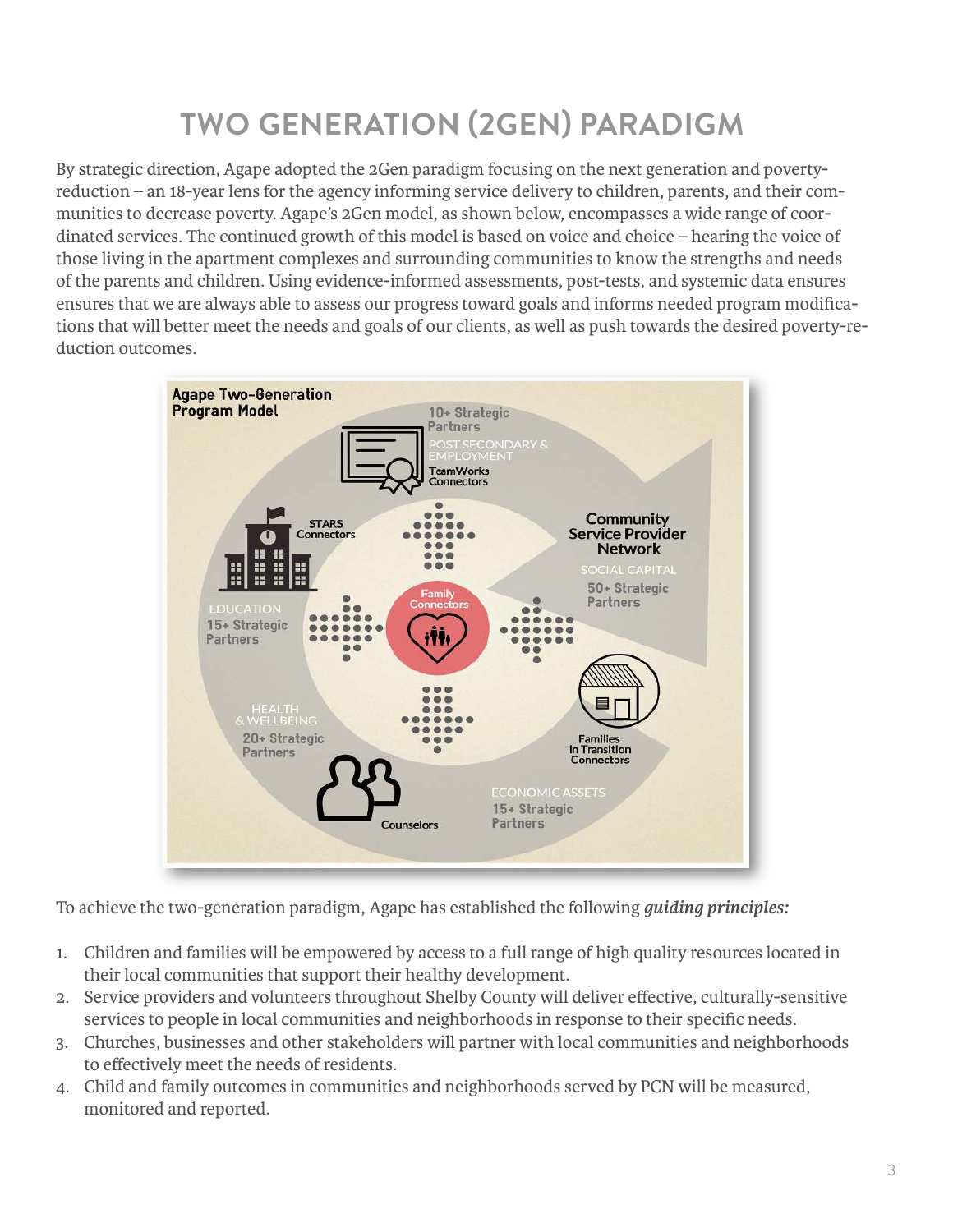# **GROWTH**

The Agape-led Powerlines Community Network (PCN), a 100-plus partner collaborative effort, is a strategic placebased, evidence-informed partnership model addressing the issues youth and families encounter within a finite geographic area faced with the challenges of low adult literacy rates, high under-employment and unemployment, inadequate housing, widespread substance abuse, failing schools, violent crime, and chronic health problems.



PCN has gained traction as a vested resource and now brings extensive educational, health, and human services for chil-

dren and families in 4 high-risk/under-resourced Memphis communities. Beginning with just one community, PCN has been replicated and now impacts the lives of youth and families in 10 at-risk apartment complexes (3,500-plus households) and 9 areas schools, resulting in the following collective impact:

# **COMMUNITY IMPACT IN FY 2017**

**Agape directly served 3,131 youth and families. Through the Agape-led Powerlines Community Network and collaborators, 7,109 youth and families were served!**

# **SITE COORDINATION**

Agape has 3 PCN Site Coordinators, focused on community engagement strategies and local partnerships (residents, churches, businesses, agency and organizations, and schools). They ensure a broad range of services are provided in the most accessible manner through partnership agreements or direct services.

# **HICKORY HILL**

Agape's PCN began serving in the Hickory Hill community in January 2011 at the Autumn Ridge Apartments. By 2017, Agape had expanded to 3 additional apartment complexes to broaden our scope of services, and delivered summer camp to 52 youth onsite at Breath of Life Church. In the 2016-2017 school year, Agape expanded its school-based model (Stars) into 3 Hickory Hill elementary schools. Through Stars, 86 youth and their families in Hickory Hill were served. In 2017, 1,380 children and families were served in and around the following PCN apartment complexes:

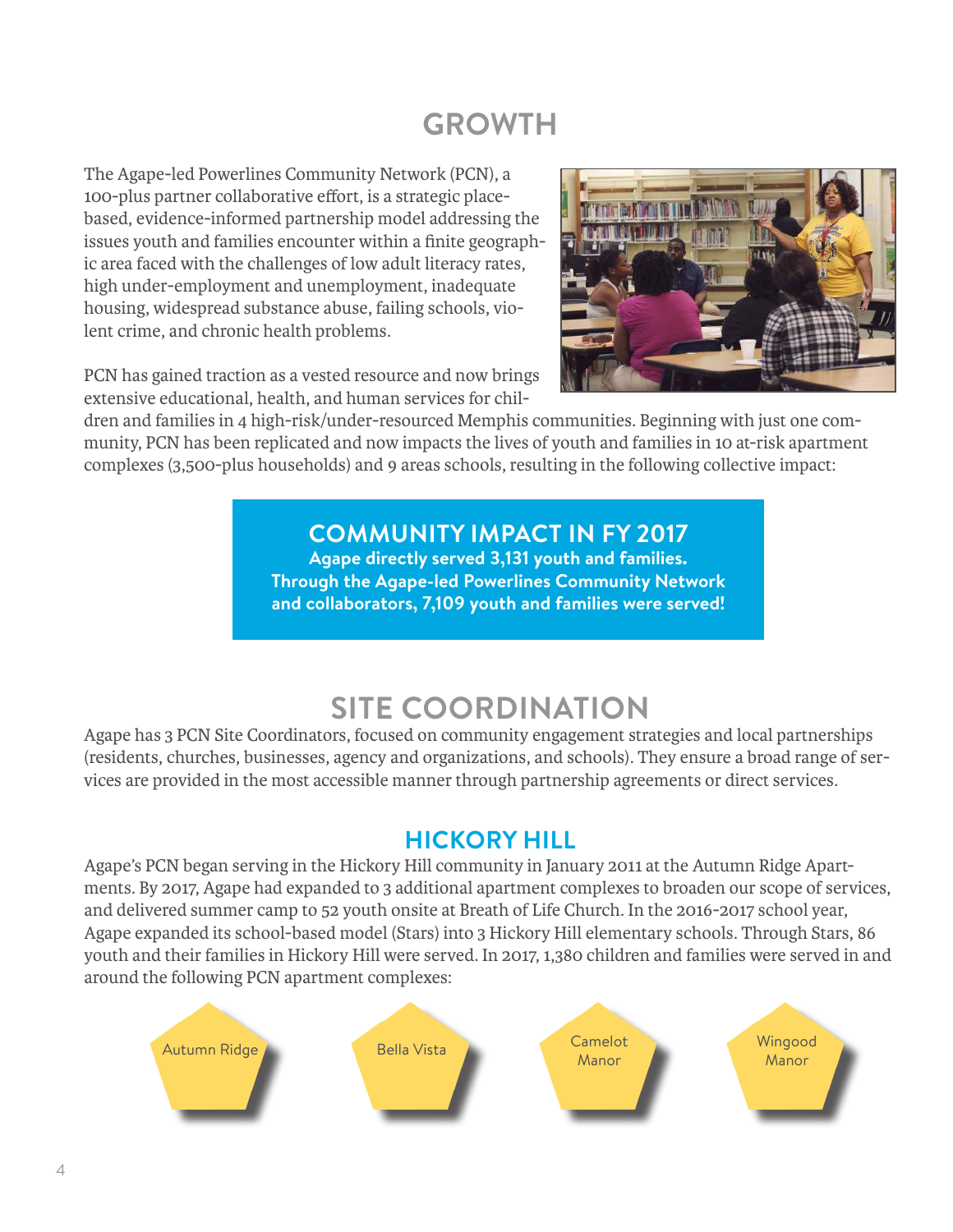## **FRAYSER & RALEIGH**

In November 2011, and again in June 2012, Agape expanded and replicated our successful place-based model to serve in the Raleigh and Frayser communities. At that time, according to the Achievement School District (ASD), Tennessee ranked 46 in lowest-performing schools in the country, with 68 of the state's 85 lowest-performing schools in Memphis and 14 of those in Frayser. Thus, Frayser had the largest number of low-performing schools in Tennessee!

In October 2013, Agape further expanded its PCN footprints in Westside 9th Grade Academy. With nationally-acclaimed success, we expanded this effort again in 2014 to include 4 ASD elementary schools (Corning, Frayser, Georgian Hills, and Whitney) and MLK High School. Now in its 5th year (FY 2017), the schoolbased initiative (Stars) has continued an upward trajectory resulting in improved attendance, behavior, parental engagement, and academic gains. Summer camp programming was delivered to 97 youth onsite at Jamesbridge and Pershing Park apartments and at the Pursuit of God Transformation Center. In total, 728 children and families were served in and around the following PCN apartments:



## **WHITEHAVEN**

In 2009, Agape began PCN in the neighborhood of Whitehaven, near the Memphis International Airport, in a pocket of the community with increased levels of poverty and homelessness. In August of 2016, Agape accepted the gift of a 20,000 square foot office building. This allowed Agape to deliberately relocate its headquarters to the Whitehaven community. Moving to Whitehaven allowed Agape to move deeper in communities it serves, mirroring the agency's commitment to be highly relational and present in the PCN communities. In 2017, 400 children and families were served in and around the PCN apartments listed below.



# **BUILDING ON STRENGTHS & ADDRESSING COMMUNITY CONCERNS**

As a Christ-centered ministry dedicated to providing children and families with healthy homes, Agape aims to give our clients voice and choice in driving our programs, services, and partnerships. Voice and choice at Agape means inviting our Agape-led PCN Communities, stakeholders and residents into various parts of our strategic planning. Our Community Café initiative started in 2011, has allowed more than 5,000 residents to offer viewpoints, values, hopes and dreams for themselves, their families and community.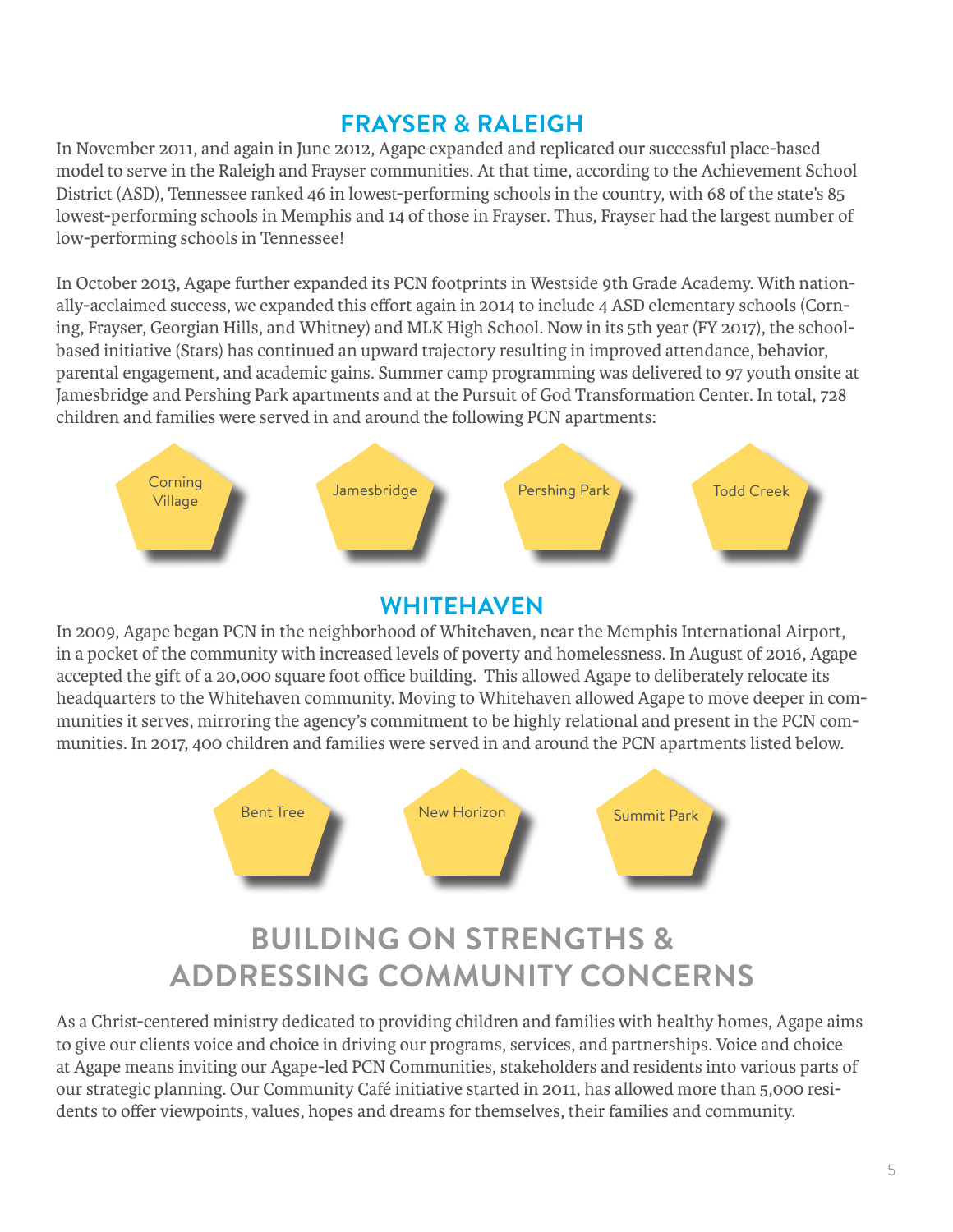The Community Cafe parallels The World Cafe model where multiple participants in communities connect with each other to explore social ideas passionately and actively. Participants of Community Cafés are encouraged to draw from their own lives, values, and personal experiences so the group can learn from and connect with each other through lessons learned and available resources. An overall goal is for Community Café participants is to realize and/or create a shared purpose and common goal.

In FY 2017, Agape surveyed 424 residents in Raleigh, Frayser, Hickory Hill, and Whitehaven. This feedback helped us connect these communities with resources and services based on data and the expressed needs of our clients.

# **STRENGTH, WEAKNESSES, & NEEDS**

The following are the top strengths and weaknesses identified in 2017 by 200 PCN adult residents and mirrors the previous 2 years of community cafés (nearly 600 residents), informing Agape of its focus areas to leverage partners addressing safety/ crime, education, employment and community engagement initiatives.

#### **STRENGTHS**

- **1. Activities for youth & children**
- **2. Location to churches & schools**
- **3. Non-profit & faith-based resources**
- **WEAKNESSES**
- **1. Safety (lighting, crime, trespass-**
- **ing, MPD presence, fights, noise) 2. Health services**
- **2. Youth loitering/curfew violations**
- **3. Low wages**

#### **BENEFICIAL SERVICES**

- **1. Crime prevention**
- 
- **3. Parenting support &** 
	- **youth programs (Stars)**

# **CRIME AND SAFETY**

In response to safety concerns voiced by residents, Agape facilitated safety related community collaborations in 2 PCN apartment communities. This strategic safety effort engaged key stakeholders such as apartment owners and management companies, residents, Shelby County District Attorney's Office, Memphis Police Department (MPD), Safeways, and Family Safety Center of Memphis and Shelby County. To date,



this effort has resulted in a significant reduction in criminal offenses within PCN communities that supports Agape's goal to reduce crime by 30% in these communities. Bella Vista, Pershing Park, and Summit Park had a combined 214 recorded criminal offenses in 2016. A safety plan was implemented in all three areas in partnership with Safeways, a local organization committed to crime prevention through environmental design (CPTED). The goal for 2017 is to see a 30% decrease in recorded crime from the previous year.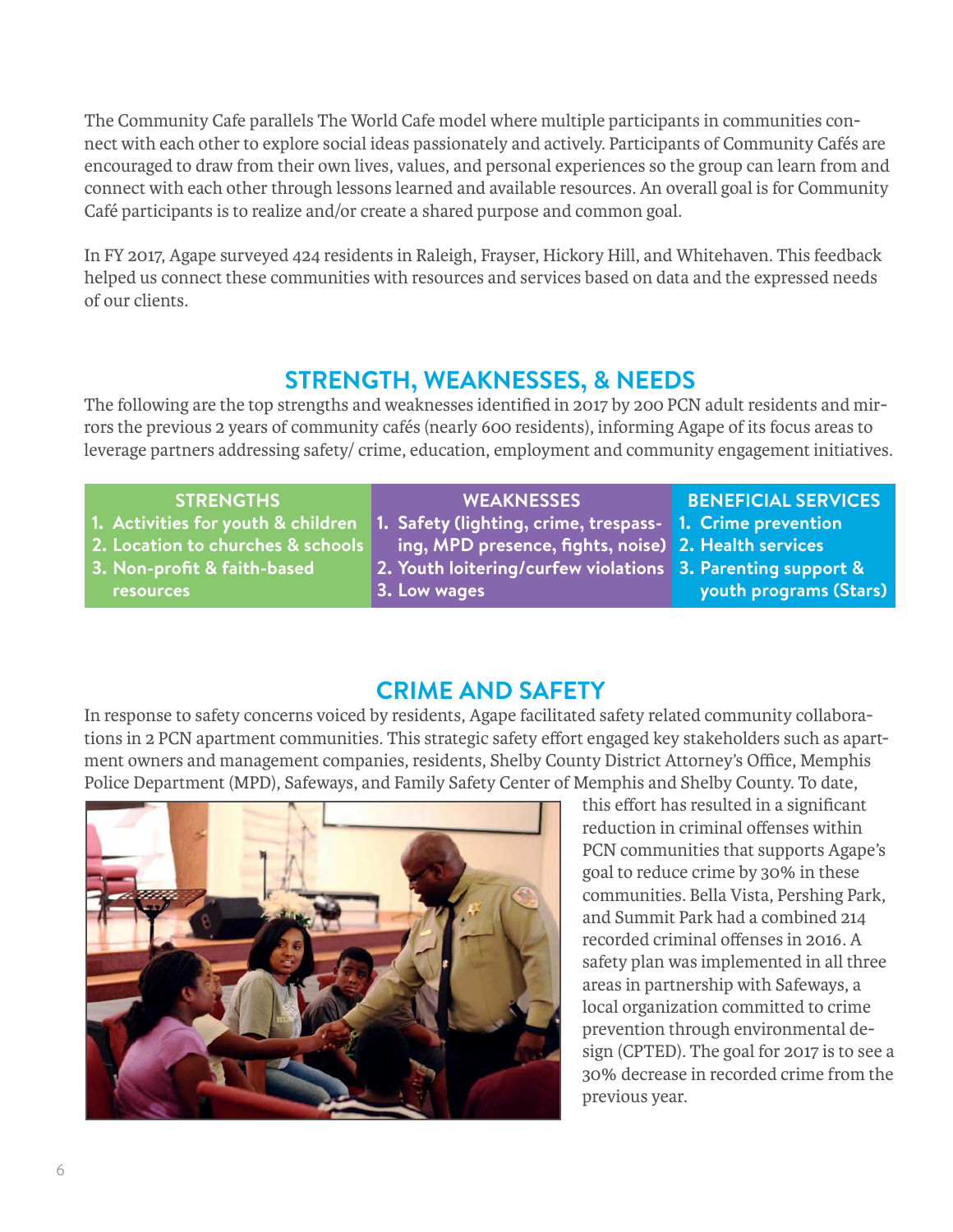# **EDUCATION**

In response to education concerns, Agape continues its strategic partnership with Shelby County Schools, Achievement School District, and Frayser Community Schools for the purpose of improving youth educational outcomes and family stability/engagement. With the success of the school-based initiative, Agape's Stars program is slated to expand into 7 additional feeder-pattern schools by Spring 2018.



## **GOALS**

The goals of the school-based initiative (called Stars), addressing "social and emotional" matters for youth and parents living within impoverished apartments and surrounding communities, are:

- 1. Attendance: 65% of participating students will have an attendance rate at or above 90% for the school year.
- 2. Behavior: less than 40% of participating students will receive office referrals, in-school and out-ofschool suspensions or expulsions.
- 3. Parental Engagement: 65% of parents will demonstrate an increased investment in their children's academic outcomes by participating in school meetings/functions.

*Ultimately Leading to the collective impact goal of Academic Improvement: 10% proficiency gains in reading, math, and science on the standardized testing and 70% of participating students will hit their standardized scoring growth targets.*

#### **ATTENDANCE**

The following highlights the progress made in the Stars program through Agape's staff, called Connectors, in all 3 of the above noted goals, using the evidence-based practices of the National Wraparound Initiative and the "Check and Connect" models.

In the 2016-17 school year, Agape Connectors were successful in moving students, many with a history of truancy and excessive absenteeism, to acceptable levels of attendance (79%). As a note on school attendance throughout the year, data showed a 23% drop in acceptable attendance in May, which was an improvement from the previous year. This drop was primarily affected by students who did not attend on the last week of the school year. The following chart provides greater details on the outcomes as defined by levels of attendance.

| CUMULATIVE ATTENDANCE SUMMARY: AUG 8, 2016 - MAY 26, 2017 |                                          |     |                             |     |  |  |
|-----------------------------------------------------------|------------------------------------------|-----|-----------------------------|-----|--|--|
|                                                           | <b>Days Present</b>                      |     | # of Students % of Students |     |  |  |
| Excessive<br>absenteeism                                  | Severe chronic absenteeism (<81%)        | 19  | 4%                          | 21% |  |  |
|                                                           | Chronic absenteeism (81-90%)             | 78  | 17%                         |     |  |  |
| Acceptable<br>attendance                                  | At-risk for chronic absenteeism (91-95%) | 126 | 27%                         | 79% |  |  |
|                                                           | Satisfactory attendance (96%)            | 239 | 52%                         |     |  |  |
|                                                           | Active and inactive caseload total       | 462 | 100%                        |     |  |  |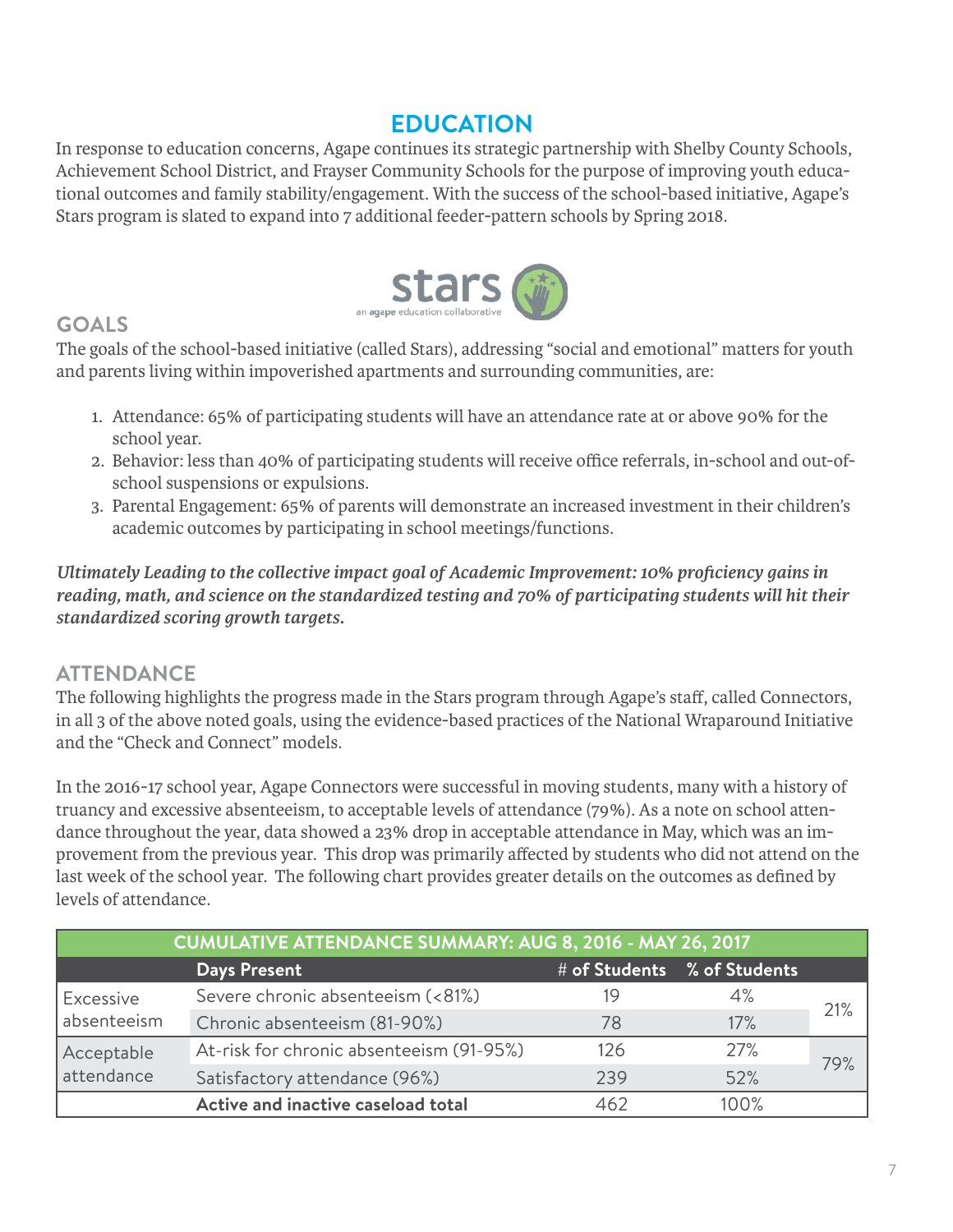#### **BEHAVIOR**

The chart below reports SY 2016-17 results toward the goal of reducing negative behavioral issues/factors:

| <b>DISCIPLINARY</b> | 2015-16 SY<br>(380) |     | 2016-17 SCHOOL YEAR |     |                |     |
|---------------------|---------------------|-----|---------------------|-----|----------------|-----|
| <b>ACTION</b>       |                     |     | ASD (376)           |     | <b>HH (86)</b> |     |
| <b>Referrals</b>    | 159                 | 42% | 144                 | 38% |                |     |
| <b>ISS</b>          | 64                  | 17% | 24                  | 6%  | 3              | 3%  |
| <b>OSS</b>          | 128                 | 34% | 104                 | 28% | 13             | 15% |
| <b>Expulsions</b>   |                     |     |                     | 2%  |                | 2%  |

**KEY:** ISS - In School Suspensions OSS - Outside School Suspensions ASD - Achievement School District HH - Hickory Hill

#### **PARENTAL ENGAGEMENT**

During School Year (SY) 2016-17, 84% of the parents of caseload students were engaged exceeded at some level of school/Agape event participation.

| Year          |       | School Total Parental # of Students with<br>Engagements   Parental Engagement   (active and inactive) | $\#$ of Students Served | % of Students with<br><b>Parental Engagement</b> |
|---------------|-------|-------------------------------------------------------------------------------------------------------|-------------------------|--------------------------------------------------|
| $ 2015 - 16 $ | 753   | 258                                                                                                   | 380                     | 71%                                              |
| 2016-17       | 1,215 | 389                                                                                                   | 465                     | 84%                                              |

#### **ACADEMIC IMPROVEMENT**

The following provides the available MAP Assessment scores for caseload students for SY 2016-17. These scores were available for only a percentage of the total students served. Many of the caseload students referred to Agape for intensive services struggled academically, and below provides available growth scores.

|                | <b>CASELOAD STUDENTS WHO COMPLETED MAP IN 2016-17 SY</b> |       |                  |       |                                                                                                                              |
|----------------|----------------------------------------------------------|-------|------------------|-------|------------------------------------------------------------------------------------------------------------------------------|
| Improved       |                                                          |       |                  |       | $\#$ of students $\ $ % of students $\ $ # of students $\ $ % of students $\ $ % of improvement $\ $                         |
|                |                                                          |       |                  |       | $\mid$ Subject Area $\mid$ who met target $\mid$ who met target $\mid$ who improved $\mid$ who improved $\mid$ in MAP scores |
| Math           | 52 (out of 217)                                          | 24%   | 192 (out of 217) | 88.5% | 10.8%                                                                                                                        |
| <b>Reading</b> | 60 (out of 217)                                          | 27.6% | 194 (out of 217) | 89.4% | 10.3%                                                                                                                        |

#### **THEORY OF CHANGE**

The map on the following page comprehensively describes the desired change for youth and families served in PCN communities, which includes the school-based initiative (Stars). Agape believes this framework will lead to better planning and evaluation, as the agency measures its progress towards the achievement of longer-term goals.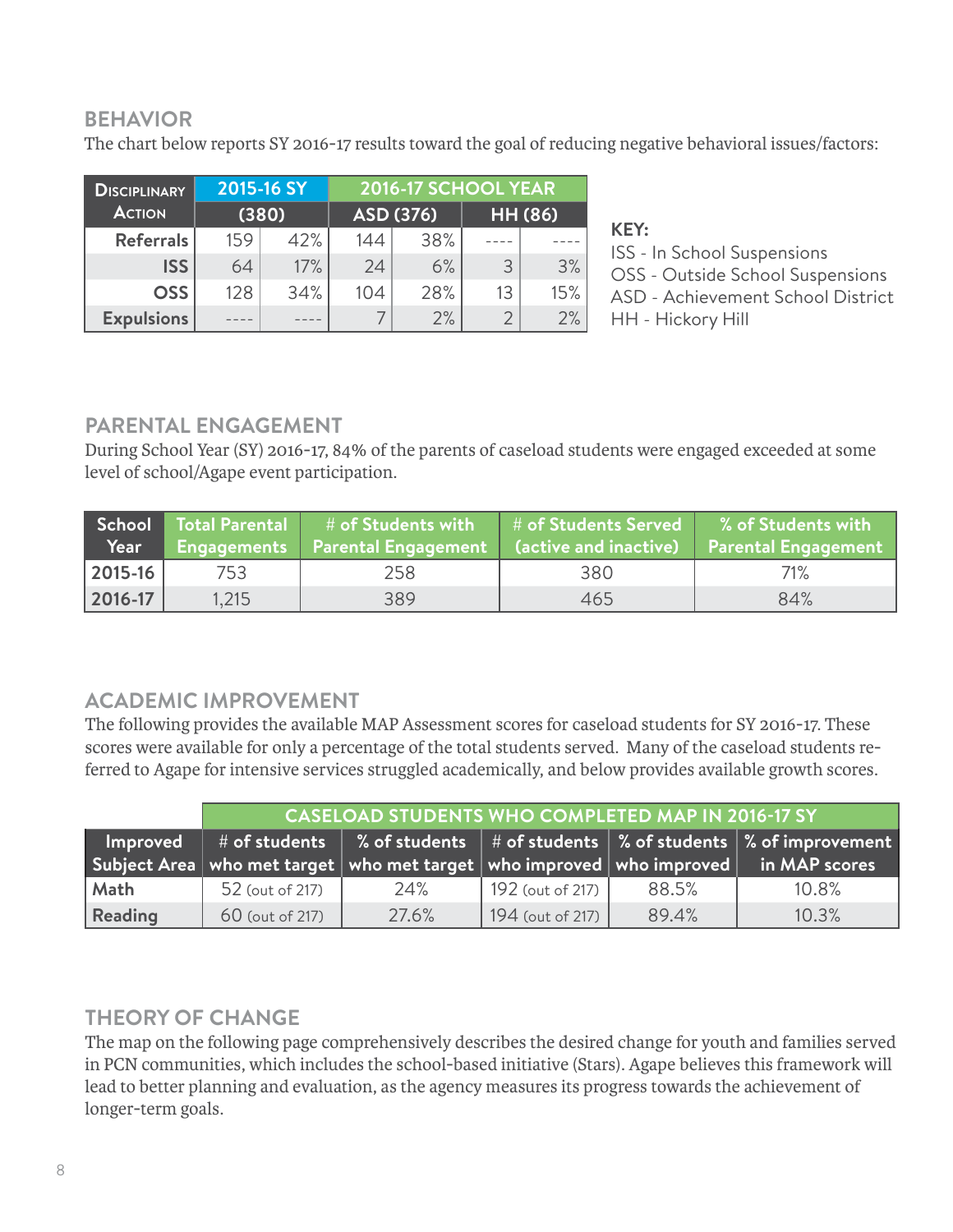

**LONG-TERM COMMUNITY GOAL** 

**Education of Students Improve Students Graduate from High School Quality Frayser Community Schools** Employable Workforce **Children and Families Have Healthy Homes** 





The graph to the left shows the employment status of our residents, which correlates to the expressed high need for employment-related support.

\*Unemployed A = unemployed less than 6 months \*Unemployed B = unemployed more than 6 months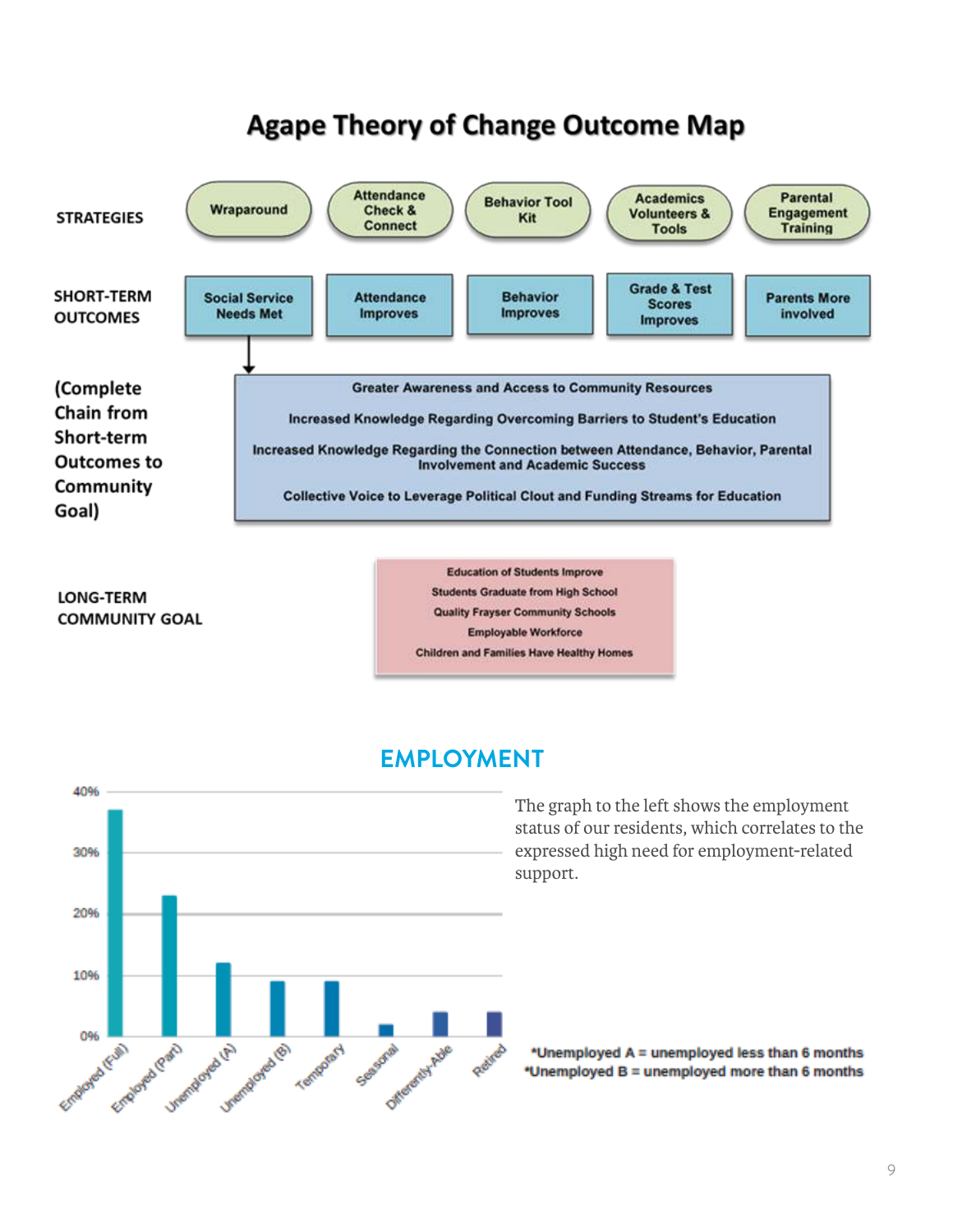

In August 2017, Agape launched TeamWorks, a collaborative of more than two dozen high-powered community partners through which Agape connects adults with career development, post-secondary education, and business partners. Through these collaborative partnerships, training and education as well as employment-related strategies are leveraged.

> **The goal of TeamWorks is to promote parent/adult self-sufficiency by addressing barriers to education attainment, meaningful/gainful employment and career development, and financial empowerment.**

# **ADDITIONAL PCN SERVICES**

Other 2Gen paradigm services through PCN include:

# **YOUTH SERVICES**

We served a total of 3,978 children and families through Agape's direct services within the Powerlines Community Network apartment sites. Of those served, we engaged 12 "disconnected" community youth (i.e., dropped out of school, having gang involvement, etc.) through individual and small group activities to fos-

ter healthy personal and community behaviors. Our services to this demographic included:

- Summer enrichment through tutoring, mentoring, overnight camps, VBS, weekly and summer meal programs
- Weekly teen outreach ministry and Bible study classes through club and team activities (basketball, abstinence classes, college exposure, field trips, etc.)
- Teen pregnancy & parenting intervention and prevention efforts



# **HOUSING STABILITY**

We served 266 homeless and imminently homeless individuals through the Agape PCN's evidenced-based housing stability program, Families in Transition (FIT). FIT is intentionally housed in PCN apartment communities, providing direct services to children and families, including the following:

- Served 76 literally homeless mothers and 176 children
- 77% of homeless families served exited with housing stability
- No school-aged child adversely displaced from their schools (transience)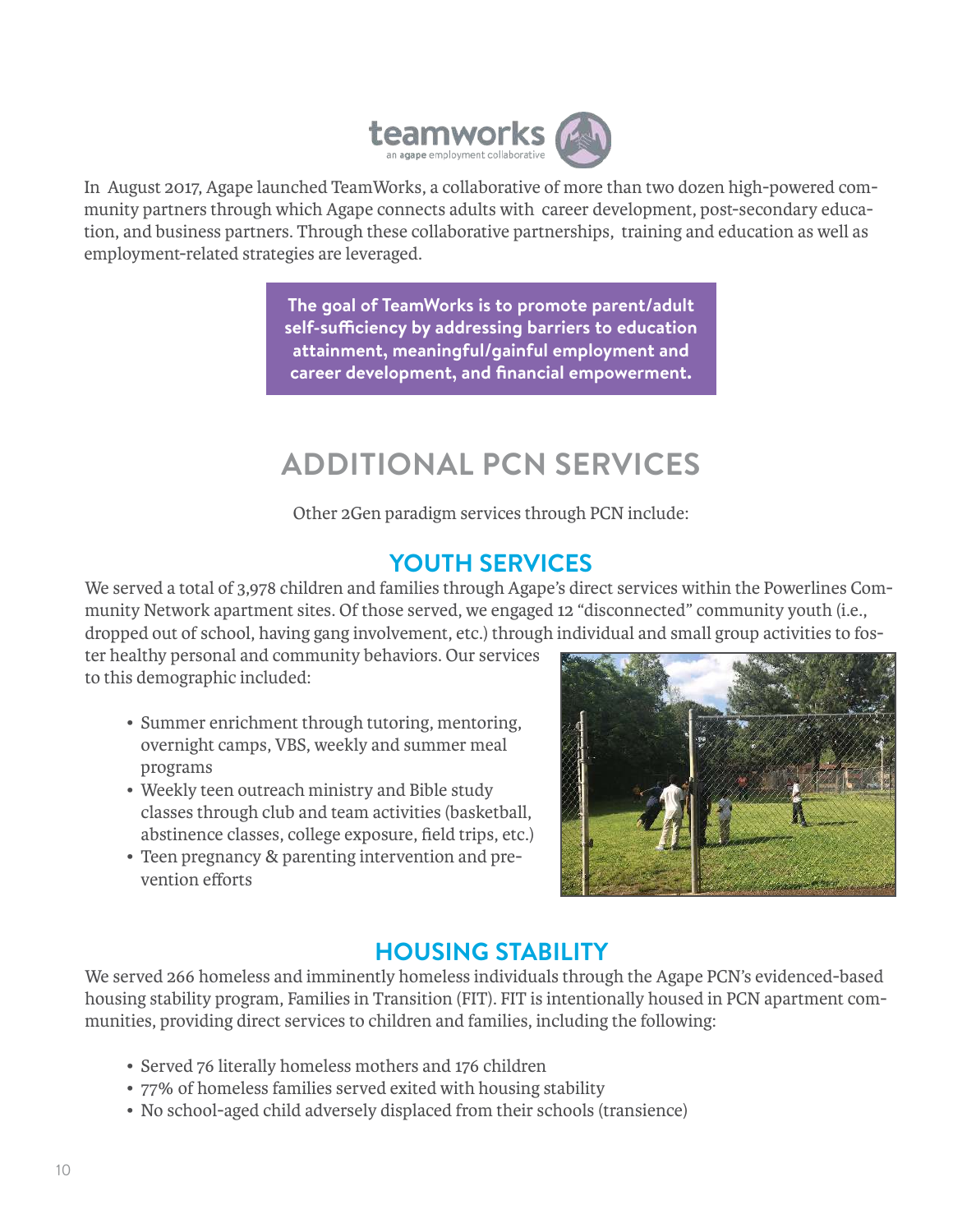## **NURTURING PARENTING TRAINING**

Agape's Nurturing Parenting Training effectively engaged 94 parents in child abuse prevention/awareness.

- Year One = 10-point<sup>\*</sup> parenting knowledge gain
- Year Two = 12-point\* parenting knowledge gain
- Year Three = 23-point\* parenting knowledge gain
- Year Four = 20-point\* parenting knowledge gain \*out of a possible 100 points

#### **Of those parents who completed Nurturing Parenting Training, 100% expressed satisfaction with the training and all would recommend NPT to others.**

# **VOLUNTEERISM**

- Over 1,300 Agape volunteers served in our PCN communities with more than 50 initiatives and events.
- People from the community, interns, AmeriCorps VISTAs, and volunteers assisted in connecting and advocating for the services PCN residents desired/needed in their lives.
- MPLOY brought 19 college-aged volunteers who worked within the 4 PCN communities serving youth during summer camp.

#### **ADDITIONALLY**

- Agape was awarded funding from Literacy Mid-South Summer Reading Program to support PCN summer reading efforts.
- More than 1,330 children were blessed through Back to School Supply, winter tights, gloves and coats, as well as Thanksgiving and Christmas Drives. Hundreds of volunteers helped by donating items and monetary gifts to support 900 foster care youth.
- Provided Mental Health/Counseling services to 59 individuals through the Agape Counseling Center.
- Continued as the launching platform for the Memphis Family Connection Center, formerly the Adoption Support Center, which offers integrated, trauma-informed, holistic resources for families of foster and adopted children. Renovated space at Harding Academy (Cordova) now provides trauma-sensitive and therapeutically enhanced space for the pre- and post-adoptive.

# **EVALUATION**

Agape tracks nearly 100 key indicators and goals each year and constantly gathers data and, reviews results ensuring that youth and families are moving towards goals in education, workforce development, health, housing and hope. We desire to strengthen the quality of existing programs, and believe that continual program evaluation can lead to improved outcomes for the populations served. Agape, through a collective impact partnership with Seeding Success, Shelby County Schools and Achievement School District is mission focused to ensure every child graduates high school prepared for college, career, and success in life. Together, partners pursue shared measurable goals and use a data driven continuous improvement process to inform organizational and collaborative actions. Through the shared client community database system, CoactionNet, Agape is better able to measure baseline data, community data, and project outcomes. Additionally, Seeding Success, in support of a broader cradle-to-career effort, continues to partner with Agape to cultivate a behavior change and a sustained culture of data analysis and evaluation.

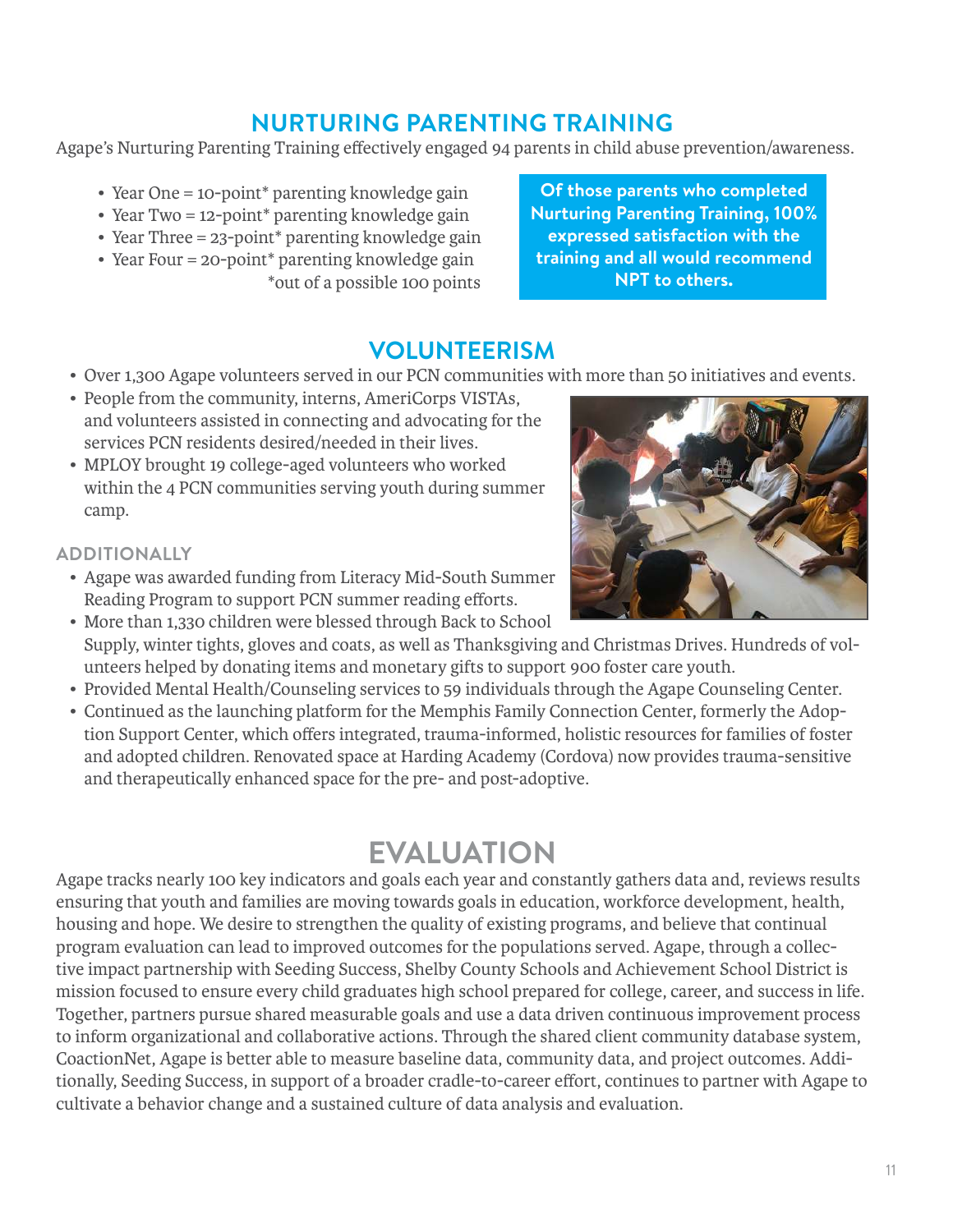# **SUSTAINABILITY**

Agape has longstanding relationships with the philanthropic community and various community partners. We are also actively participating in collaborative action networks where partners are committed to implementing and maintaining effective practices. We intentionally seek funding opportunities that are aligned with our mission, vision and philosophy. These opportunities expand the breadth and depth of positive impacts to the community, and better positions Agape to gain more sustainable support.

# **COLLECTIVE IMPACT PARTNERS**

Through collaborative partnerships, PCN served 7,975 youth and families. These collective impact efforts included: physical health; food and clothing drives; educational and workforce development; parenting and life-skill classes; bridging the digital divide; Pre-k readiness; counseling and mental health; hope and discipleship; baby showers; blight and crime reduction; housing and school stability; school proctoring; legal services; ESL classes; domestic violence and child abuse awareness and prevention services.

## **EARLY CHILDHOOD & EDUCATION**

27 area community partners focused on successful educational outcomes.

#### **HICKORY HILL**

*Shelby County Schools* Hickory Ridge Elementary Sheffield Elementary Winridge Elementary

#### **RALEIGH & FRAYSER**

*Achievement School District* Corning Elementary Frayser Elementary Georgian Hills Elementary Westside Middle Whitney Elementary *Frayser Community Schools* MLK College Prep

**WHITEHAVEN** *Shelby County Schools* A. Maceo Walker Middle *Green Dot Schools*  Hillcrest High

#### **POWERLINES-WIDE**

A Step Ahead Foundation AmeriCorps VISTA Arise2Read Books from Birth City Year Communities in Schools Early Success Coalition Families in Transition (FIT) Le Bonheur Community Health & Wellbeing Literacy Mid-South Porter Leath Seeding Success Shelby County Office of Early Childhood & Youth Shelby County Schools Stars (Agape) The Urban Childhood Institute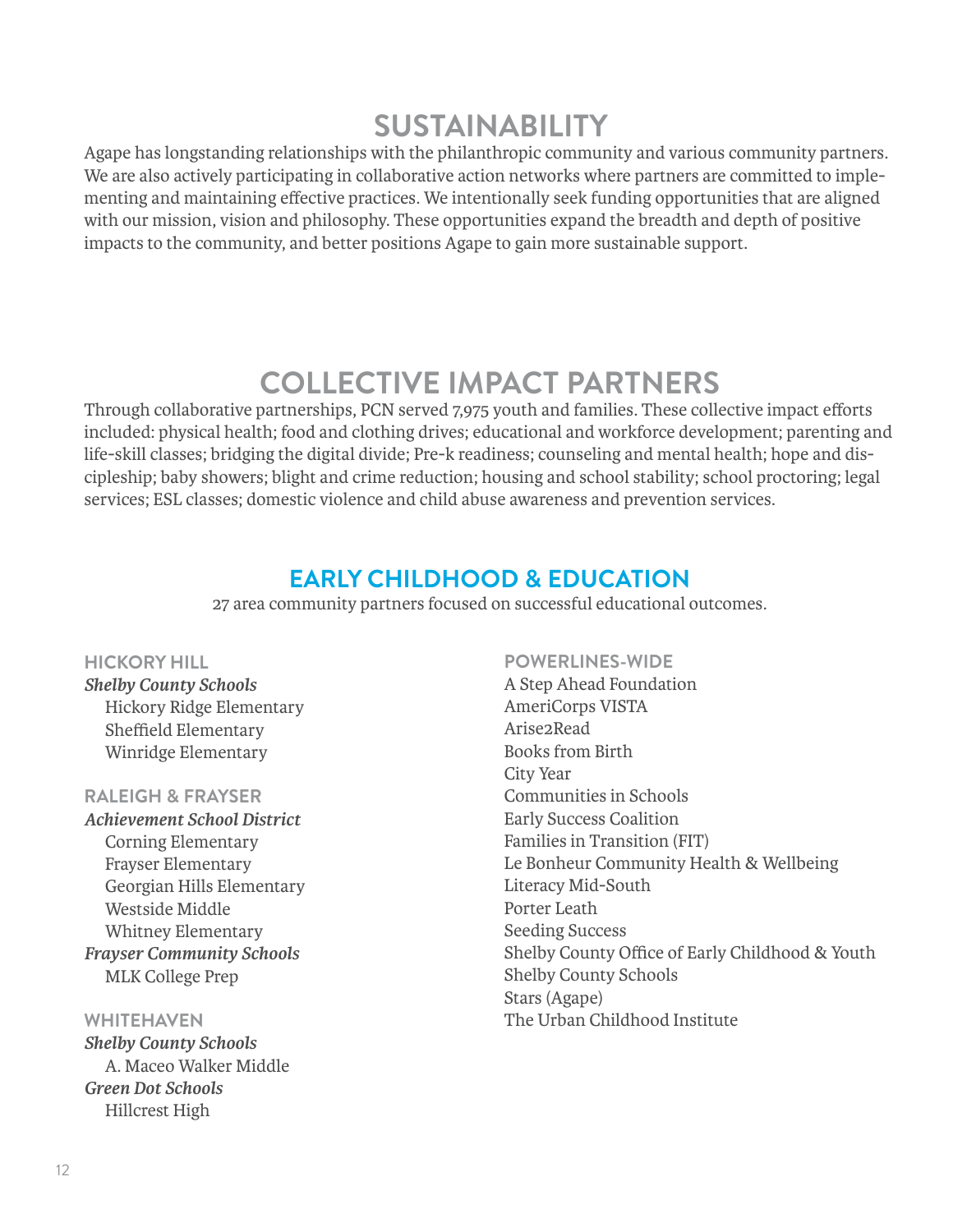## **POST-SECONDARY EDUCATION & EMPLOYMENT PATHWAYS**

26 area community partners engaged to provide education and skills training to adults

Argosy University Austin Peay State University Bethel University Brescia University Capella University Concorde Career College Dress for Success Eastern University Freed Hardeman University Graduate Memphis Grand Canyon University HopeWorks LeTourneau University

Liberty University Lipscomb University Kelly Services Rhodes College Simmons College School of Social Work Southwest TN Community College Tennessee College of Applied Technology Union Grove Baptist Church Career Fair Union University University of Memphis University of Mississippi Workforce Investment Network (WIN) William R Moore College of Technology

## **HEALTH & WELLBEING**

17 area community partners providing physical health and mental health services impacting the ability of the families we serve to thrive.

Agape Counseling Services Baptist Memorial Health Care CAAP – alcohol & drug intervention resources Children's Foundation Church Health Center Dept. of Children Services Frayser Family Counseling Le Bonheur Community Health & Wellbeing Lifeline to Success

March of Dimes Memphis Foodbank Shelby County Breastfeeding Coalition Shelby County Health Department Shelby County Schools Nutrition Center United Way of the Mid South UT College of Dentistry Youth Villages

## **ECONOMIC ASSETS**

14 area community partners provide important scaffolding for parents as they pursue skill-building and education that lead to better jobs and longer-term financial stability, support, and transformation.

Greater Memphis Alliance for Competitive Workforce Southwest Tennessee Community College America's Job Center Mobile Coach Dress for Success Greater Memphis Chamber HopeWorks Job Linc (Memphis Public Library) Labor Ready Maximus

Memphis BioWorks ResCare Workforce Services Simos TN College of Applied Technology TN Dept. of Labor & Workforce Development Workforce Investment Network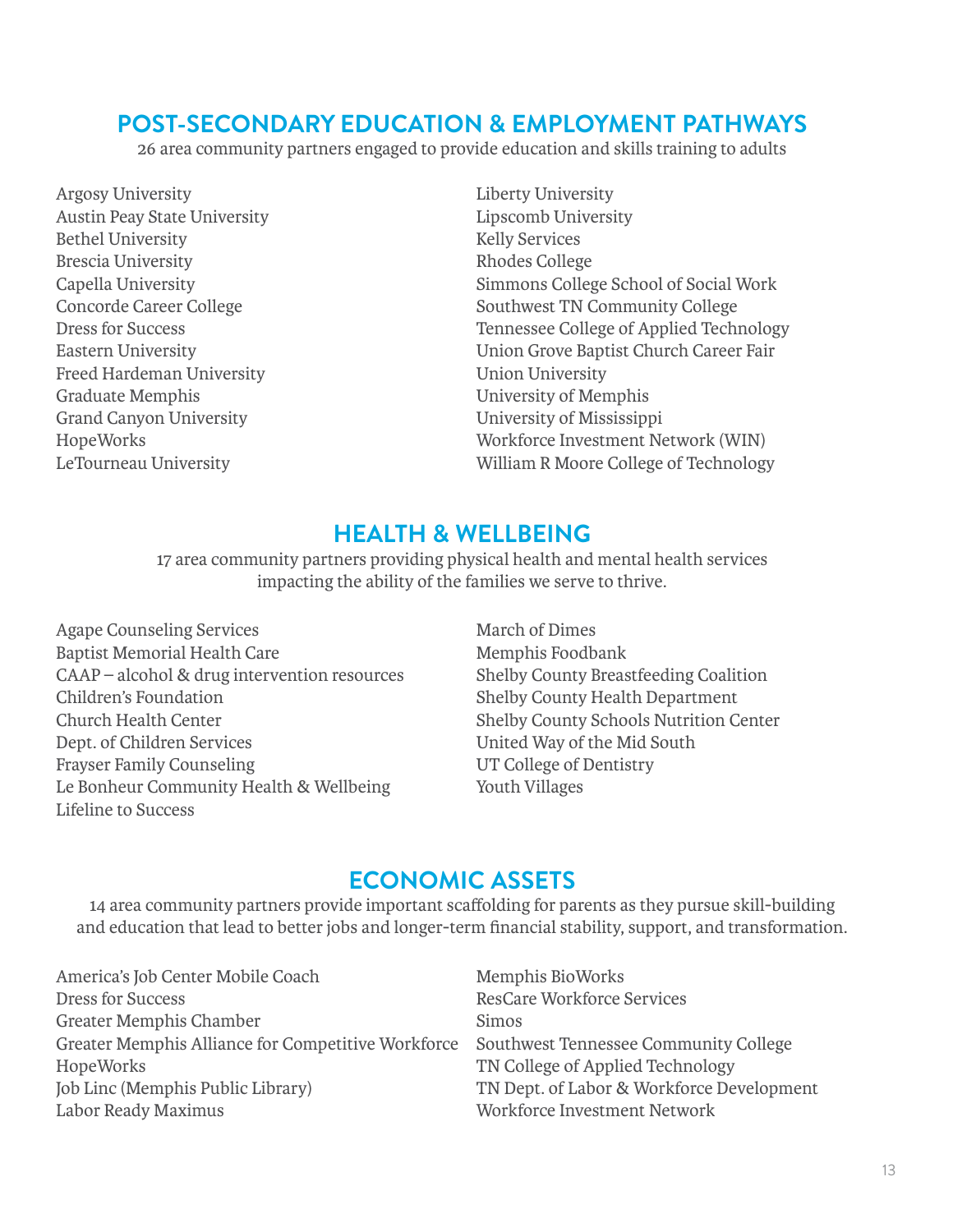#### **SOCIAL CAPITAL**

85 area community partners engaged to provide support and transformation, as desired by residents. This includes faith community, business, and volunteer engagement.

#### **HICKORY HILL**

Anointed Temple of Praise Breath of Life Faith Leaders Educational & Empowerment Team Greystone Las Americas Latino Memphis Mississippi Boulevard Christian Church New Directions Christian Church Park Avenue Church of Christ Ross Road Church of Christ Soul Winners Baptist Church World Overcomers Church

**RALEIGH & FRAYSER** Brown Baptist Church Cordova Community Church For The Kingdom Highland Avenue Church of Christ Pursuit of God Transformation Center Raleigh Community Church

#### **WHITEHAVEN**

Abyssinian Missionary Baptist Church Berean Missionary Baptist Church Christ is Our Salvation (10+ Churches) Medtronic

**POWERLINES-WIDE** Agape's Adoption & Foster Care Services Aspen Institute Assisi Foundation Bellevue Baptist Boulevard Church of Christ City of Collierville City of Memphis Community Alliance for the Homeless Consilience Group Copeland Security District Attorney General Early Success Coalition

Exchange Club Family Center Families Matter Family Safety Center FedEx Fellowship Memphis Frayser Community Association Frayser Exchange Club Girls Scouts Grace Crossing Grace United Methodist Grizzlies Foundation Hickory Ridge Mall Highland Church of Christ Holmes Rd. Church of Christ Hope Baptist Church/Hope Center Hope Christian Community Foundation Hope Fellowship Impact Church Journey Memphis Church March of Dimes Memphis Area Legal Memphis Police Department Memphis Family Connection Center Metropolitan Inter-Faith Agency (MIFA) Mid-South Baptist Association (25+ churches) Mid-South Alliance (15 churches) Midtown Church of Christ Miracle Temple Mount Vernon Baptist One by One Ministries PeopleFirst Raleigh Community Council Safeways Salvation Army Sending Out Urban Leaders Shelby County Domestic & Sexual Violence Council Shelby County Homeless Consortium (15+) Shepherding the Next Generation South Side Church of Christ, Dallas Strategic Funding Group Sycamore View Church of Christ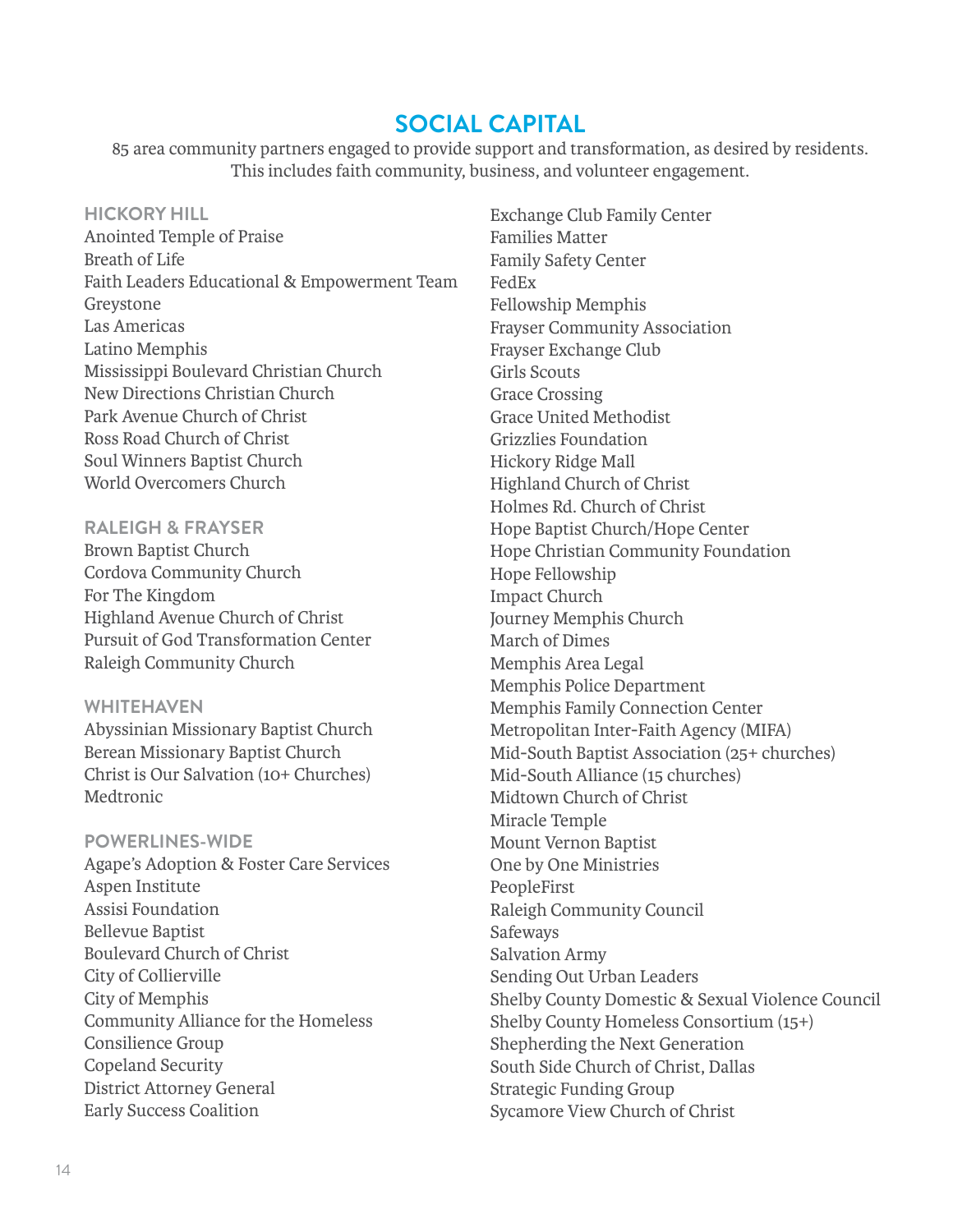TN Department of Children's Services TN Department of Human Services TN Department of Education TN Department of Justice TN Office of Criminal Justice Programs

United Against Violence (10+ churches) USDA Food & Nutrition Services U.S. Dept. of Housing and Urban Development Victims to Victory White Station Church of Christ

## **PCN APARTMENT COMMUNITIES (Property Management)**

**HICKORY HILL** Autumn Ridge (LEDIC) Bella Vista (MRG) Camelot Manor (Triyar) Wingood Manor (MRG)

**RALEIGH & FRAYSER** Corning Village (ALCO) Jamesbridge (Multi-South) Pershing Park (ALCO) Todd Creek (ALCO)

**WHITEHAVEN** Bent Tree (GMF) New Horizon (Capital Equities) Summit Park (ALCO)

# **CONTACT**

#### **DAVID JORDAN**

Chief Executive Officer David.Jordan@AgapeMeansLove.org (901) 323-3600, ext. 207

#### **JULIE SANON**

Chief Operating Officer Julie.Sanon@AgapeMeansLove.org (901) 323-3600, ext. 210